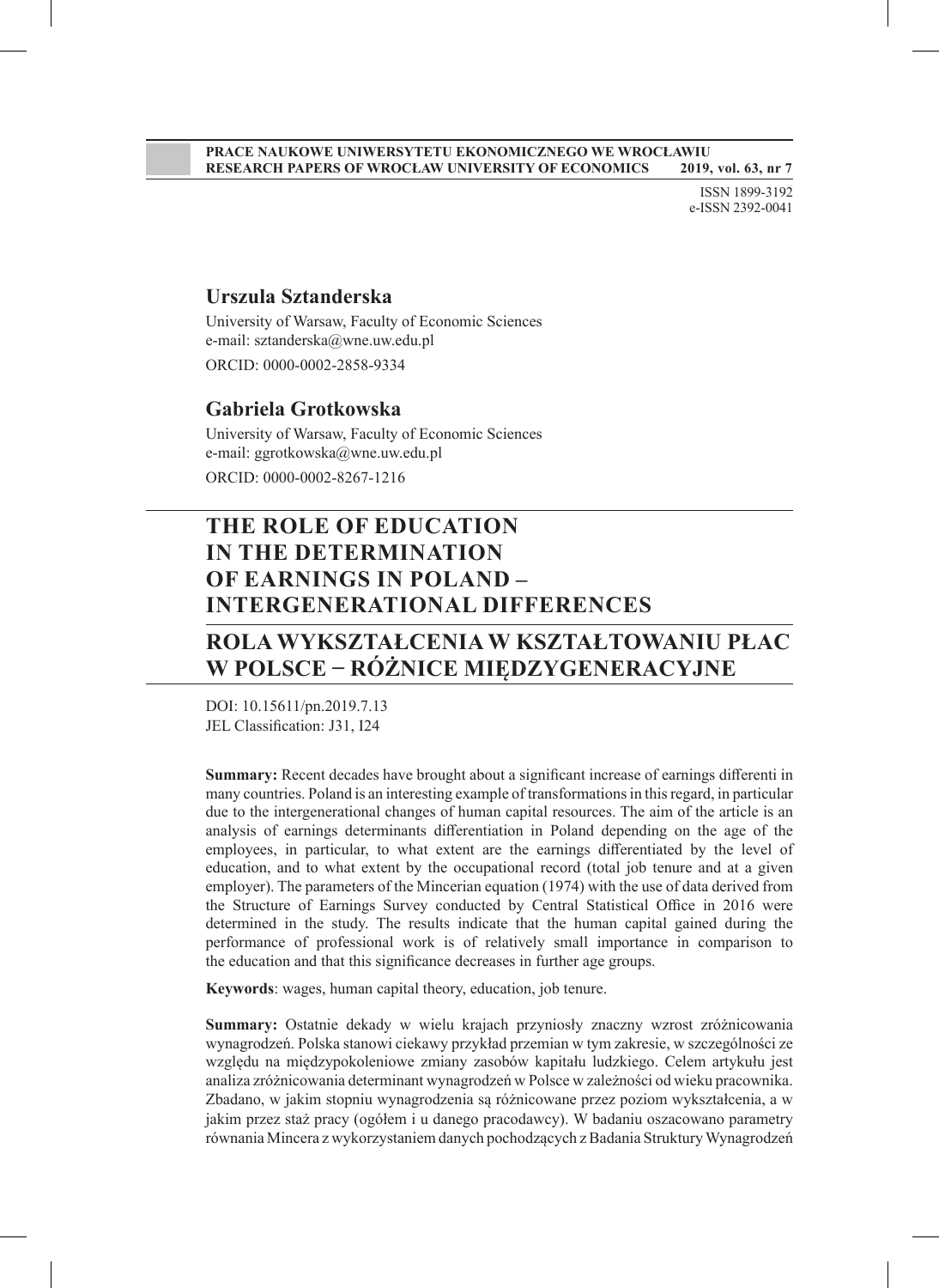przeprowadzonego przez GUS w 2016 r. Wyniki wskazują, iż kapitał ludzki powstający w trakcie wykonywania pracy zawodowej ma stosunkowo małe znaczenie w porównaniu z wykształceniem, a znaczenie to maleje w kolejnych grupach wieku.

**Słowa kluczowe:** wynagrodzenia, teoria kapitału ludzkiego, wykształcenie, staż zawodowy.

#### **1. Introduction**

Since the 1960s, an increase in earnings dispersion [Katz, Murphy 1992] has been observed in many countries. The most visible change is an increase in their dependence on the acquired level of education, both in highly and less-developed countries [Helpman 2016]. In the US, the relative earnings increase of elderly, lowqualified employees (with a job tenure of at least of 20 years), in comparison to younger employees with the same qualifications, was observed, which suggests that job tenure explained the differences in earnings [Katz, Murphy 1992; Autor, Katz, Kearney 2008].

In the US, the increase in earnings differences is mainly explained by the growth in demand for high competencies related to technological progress, especially computerization, the slower growth in the supply of highly-qualified labour and the erosion of labour market institutions, including a decline in the real minimum wage. An increase in earnings dispersion has also been observed in European countries. However, it did not evolve in the same way and also appeared on a generally smaller scale, which can be associated with the typically greater role of labour market institutions in, e.g. Germany [Antonczyk, DeLeire, Fitzenberger 2018].

In Poland, the circumstances of earnings evolution are different and to a large degree related to intergenerational changes in human capital resources. In the early period of transition, the demand for high qualifications clearly increased, which was followed by growth in the supply of highly-qualified workers. This increase resulted from the growth in the gross enrolment rate and the simultaneous large demographic expansion of young people entering the labour market. These tendencies only changed at the turn of 2010 and 2011 [*Colleges and their finances*… 2016]. The initial increase in the rate of return from higher education was impeded, which decreased the level of relative wages of better educated young individuals. Moreover, contrary to other countries, an erosion of minimum wages has not been observed. Therefore a reduction in the wages of low-qualified individuals should not be expected, especially those belonging to an older generation. In the case of young people, the development of non-labour code forms of employment led to a real change in employment protection levels (especially before 2017, when a minimum hourly wage rate applicable was introduced).

Any examination of individual differences in earnings in the context of age and education requires reference to basic theories which assume a connection between these variables: mainly the theory of human capital, as well as derived theories,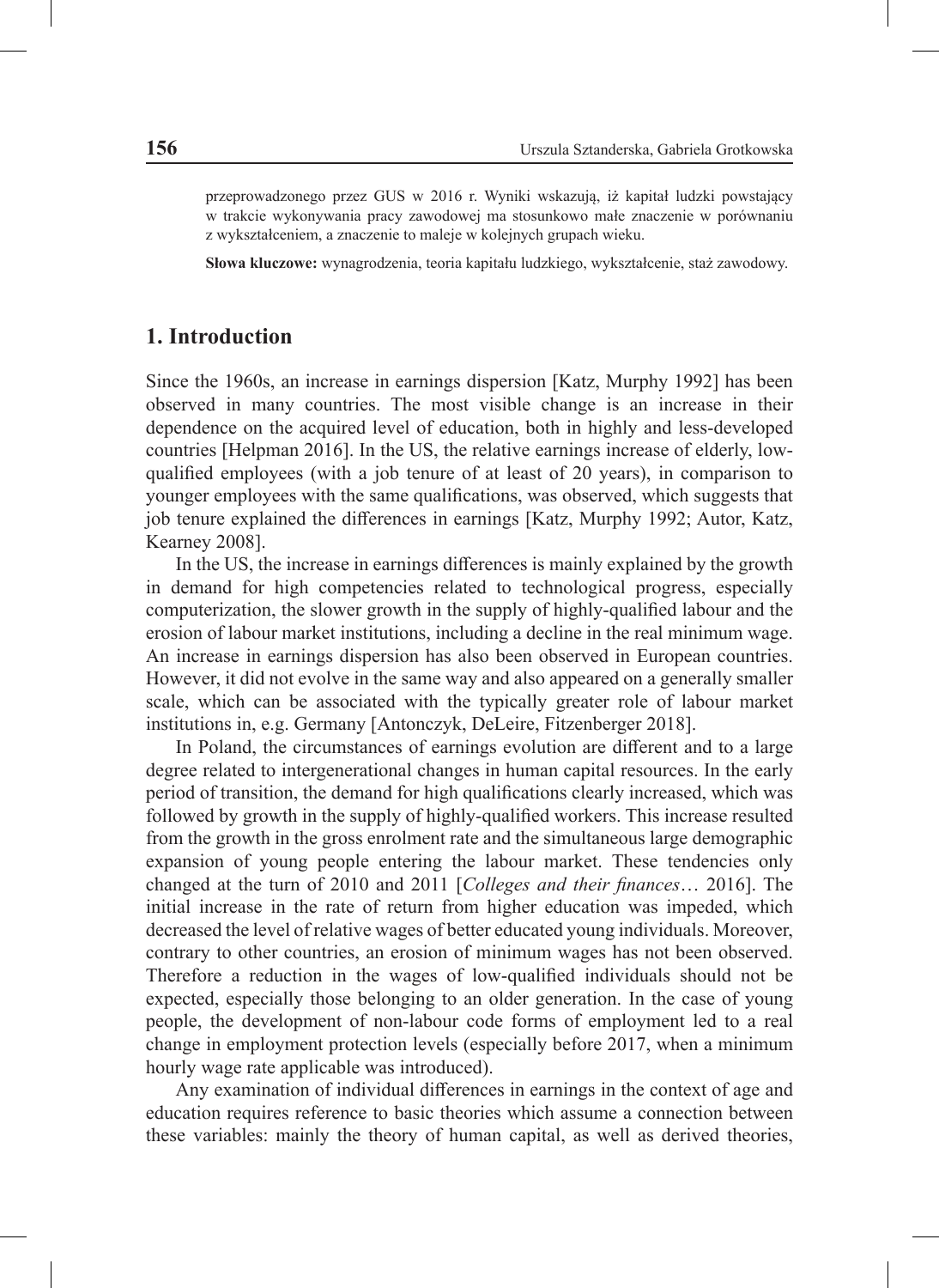e.g. the signalling theory. However, in view of many mechanisms overlapping to different degrees and contrarily interactive directions, the determination of real relations regarding the Polish economy remains an empirical issue, not a theoretical one.

The aim of this article is to answer the question about the dispersion of earnings determinants in Poland depending on the age of the employee. The authors want to determine, in particular, to what extent earnings are differentiated by the level of education, as well as by job tenure (overall and at a given employer). These objectives are achieved through an estimation of the parameters of the Mincerian equation, along with the method of least squares, using data from the Structure of Earnings Survey conducted by the Central Statistical Office in October 2016.

The article comprises four parts. In the first part, theoretical grounds for shaping human capital are discussed. The second part of the article presents the discussion on potential relations between human capital resource, formal education and earnings development. In the next part, an attempt to explain the connection between the age of the employee and remuneration is undertaken. In the fourth part, an econometric study is presented, in which classical linear regression model parameters for individual cohorts are estimated. The article finishes with a summary and conclusions.

### **2. Human capital and its determinants**

The theory of human capital assumes that education is one of the investments capable of increasing the ability to perform work, resulting in a specific resource for an individual, namely, his/her human capital. Human capital has been described as an attribute of an individual, comprising his/her abilities, knowledge, skills and acquired way of becoming engaged in production processes, in turn increasing his/her productivity. Human capital thus generates income. The attempt to define human capital may emphasize the characteristics of an individual, yet it can also accentuate the investment aspect, indicating the expenditures made, or the production aspect, i.e. mainly paying attention to the product which can be achieved by it. As a result of the selection of a specific attempt, measurements for individuals, social groups or countries are made accordingly [Kwon 2009].

Human capital may be of a general character, meaning that it is of use in many applications, as well as of a specific one in a different meaning, e.g. usable in a household and in gainful employment (New Household Economics) [Chiswick 2003; Mincer 1974], in different places of employment, and in the country where its acquisition took place and outside it [Chiswick 1978]. Strictly general capital is applicable when performing work in various places and of a differing nature, while strictly specific capital is non-transferable to the tasks performed outside a specific company [Becker 1962; 1975].

Human capital of an individual is shaped in the family environment, especially in the phase before the beginning of education, but also during it when parents invest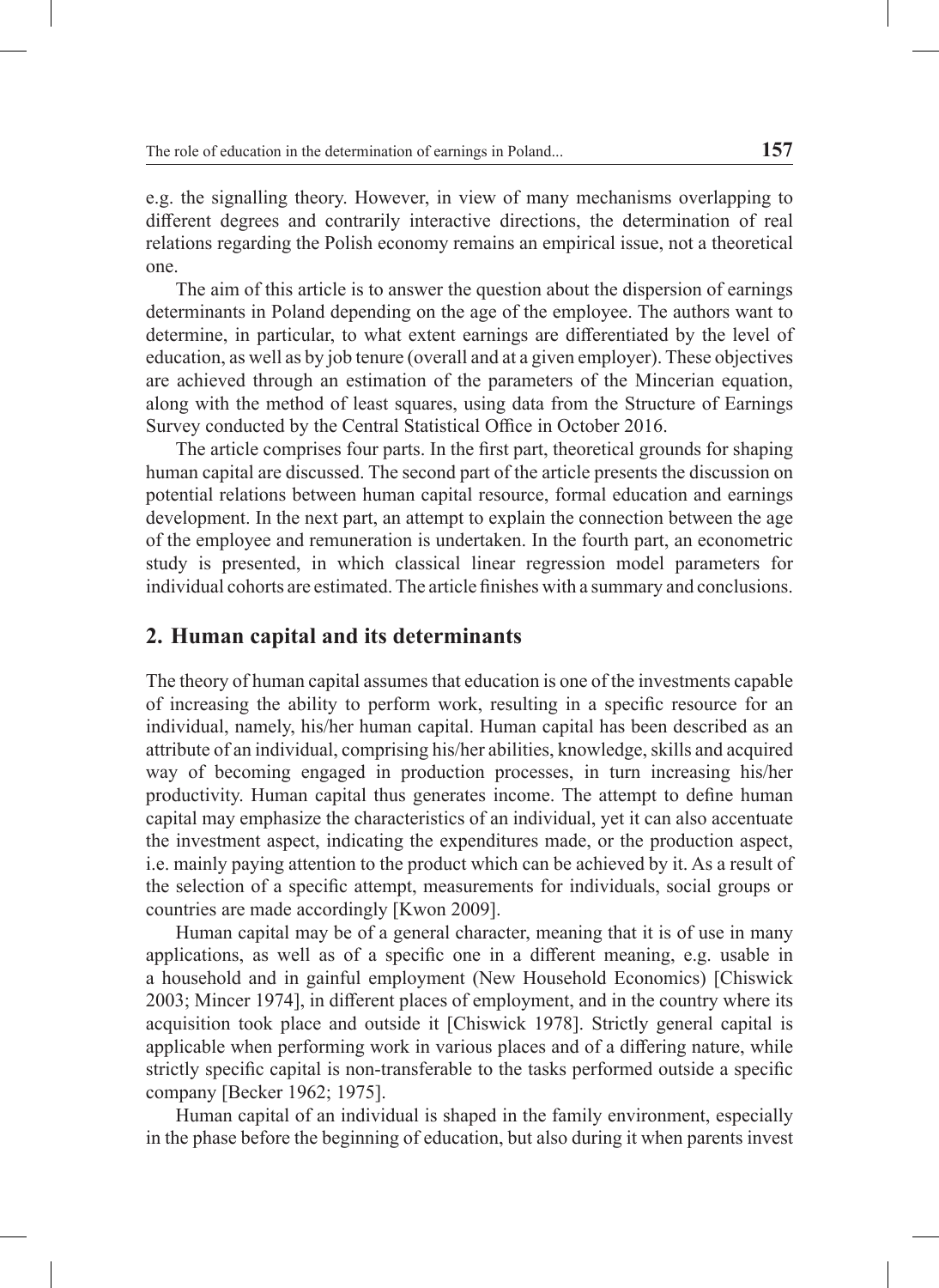their time, own knowledge, skills and money in children, motivated by both altruistic and egoistic motives [Kłobuszewska 2018]. One part of the expenditure made by parents, finances or at least supports formal education, while the remaining part concerns attention to fitness, health and non-formal education.

The concept of human capital assumes investing in its development mainly by gaining general and vocational education [Hanushek, Woessmann, Zhang 2011], acquiring skills during professional work (Mincer 1974), as well as non-formal education (at home and at work [Schultz 1961]), where the empirical research most often takes into account only the number of years or the level of education, and the years of "practising work", as this information is typically available for researchers. Unity between general and strictly vocational education is usually presumed, assuming that both types determine the performance of vocational tasks, yet not every task requires their use to the same extent. The studies suggest that general education may cause long-lasting, positive employment and remunerative consequences, whereas vocational education provides labour market advantage at a faster pace, but for a shorter period.

A separate issue is that job tenure – similarly to education – may be characterized by greater generality or specificity, i.e. the relevance of the competencies acquired in a specific workplace to other potential places. A lengthy job tenure does not have to be reflected in the fluency of performing professional tasks if it had been acquired in workplaces with different characteristics. Hence, for a specific form of employment, the key resource in human capital is that which was developed in the same place [Topel 1991; Roszkowska, Rogut 2007]. When attention is given to the continuation of education after having finished school or college, only in rather exceptional circumstances is it focused on the earnings effects when confronted with specific programmes, as well as the formal and informal types of training undertaken [Liwiński 2017], assuming that they reflect the human capital resource. The studies also significantly involve the input of pedagogical and educational institutions with which individuals might have had contact before having commenced education in a school system.

In general, the problem of education quality does not seem to be addressed. This may affect the real opportunities for an employee to perform productive work and, along with it, obtaining sufficiently high wages. When education is subject to a charge, an estimation, however imperfect, of its quality may be the level of tuition fees [Kwon 2009]. When the actual time devoted to learning can be identified, it is possible to take a more precise approach to the investment scale concerning human capital, and hence a more precise estimation of the obtained education return rates [Wincenciak et al. 2018]. In turn, the time devoted to education concerns the scope and difficulty level of the education programme, as well as individual abilities to master its curriculum – various education investment expenditure may result not only from its subject, but also individual predispositions (innate, as well as previously acquired, abilities).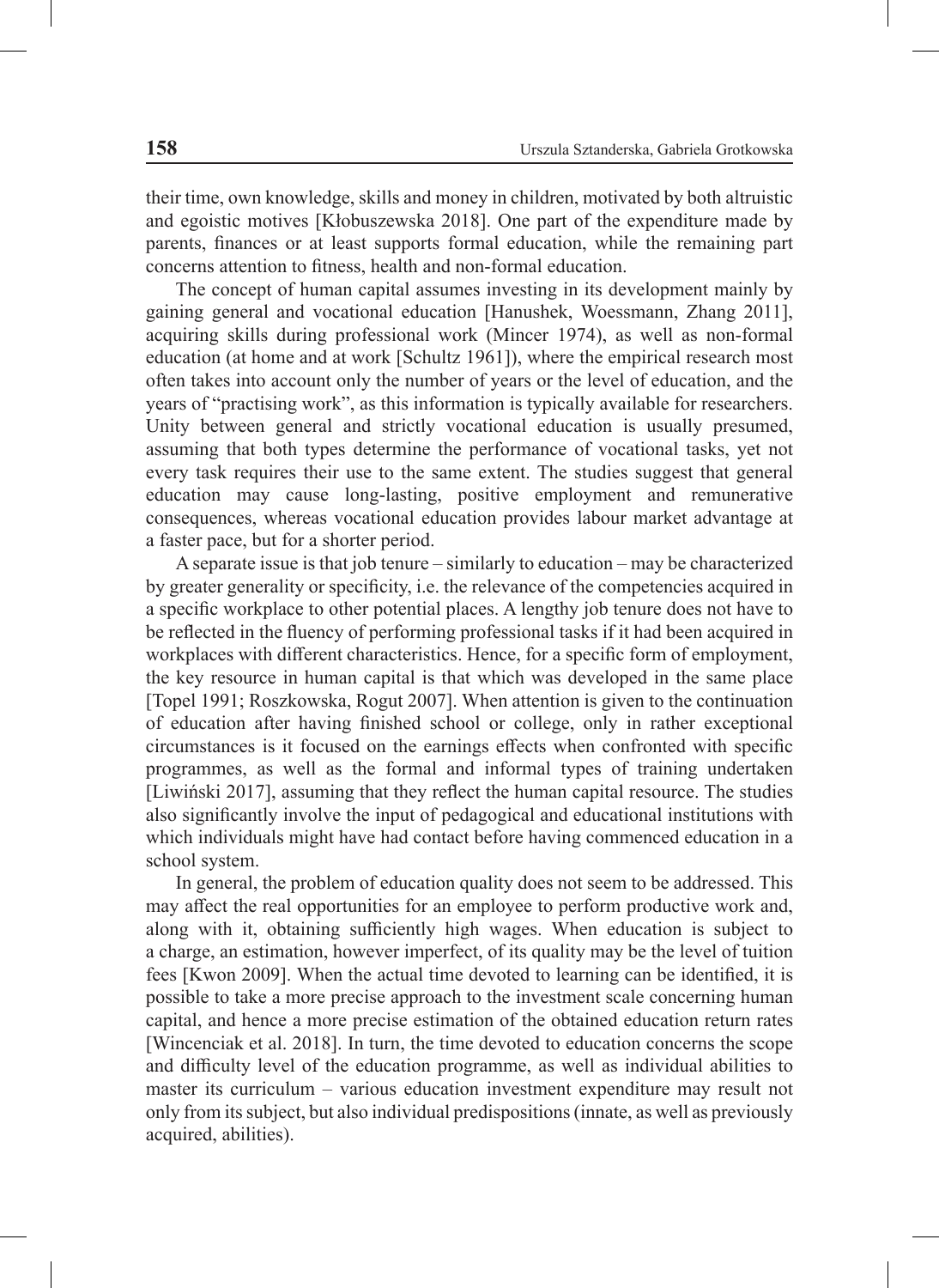The alternative to human capital mapping in terms of the level of education is to use the information obtained from the measurement of the competencies of individuals. In international comparisons that possibility was extended along with the initiation of the Programme for the International Assessment of Adult Competencies (PIAAC) by the OECD. Naturally, the PIAAC exclusively focuses on selected competencies: textual understanding, mathematical reasoning and using information and communication technologies. This method of recognizing human skills provided the opportunity to study the relations between competencies (in place of education) and labour market outcomes [Hanushek, Woessmann, Zhang 2011].

Including the education input to human capital, when limited to its level or years spent in the education system, disregards the professional competencies that an individual has at his/her disposal, obtained outside formal education (including longlife learning). The intensity of acquiring competencies in training mode is often identified with the years spent in performing professional work [Mincer 1974], however substantial differences in the individual intensity of acquiring competencies at that time may occur. Mincer himself noticed that investment in professional competencies in the course of professional work is positively correlated with education and negatively correlated with age. The increase in human capital expenditure is characterized by growing benefits for better-educated people and decreasing benefits for older ones (a shorter professional work perspective reduces the return rate for education at a later age).

### **3. Human capital, education and earnings**

Human capital allows certain productivity to be obtained [Becker 1975], which is in turn gratified to the extent that it enables an employee to remain in a specific workplace (arbitrage within the labour market). If the labour market functioned in a perfect way (for example, the work was homogenous, the employees and employers acted in dispersion – their market power was the same, market participants had complete information, there were no limitations to their mobility, and the adjustments in the market were immediate), the remuneration for work would correspond with productivity and be determined by the human capital resource. Workplaces with lower productivity would be filled by low-income employees, whereas more productive ones would be taken by employees with greater capital.

Basically, the amount of earnings is connected with the productivity of employees. Productivity results from personal employees' characteristics as well as the capital outlay of companies. The distribution of the value added between profits and wages changes over time under the influence of conditions in the labour market. In the real economy, structural differences in workplaces and human competencies result in mismatches, and information and mobility barriers, which cause similar differences in educational inputs, do not always result in a similar difference in earnings. The remuneration of individuals – even with the same education – differ across various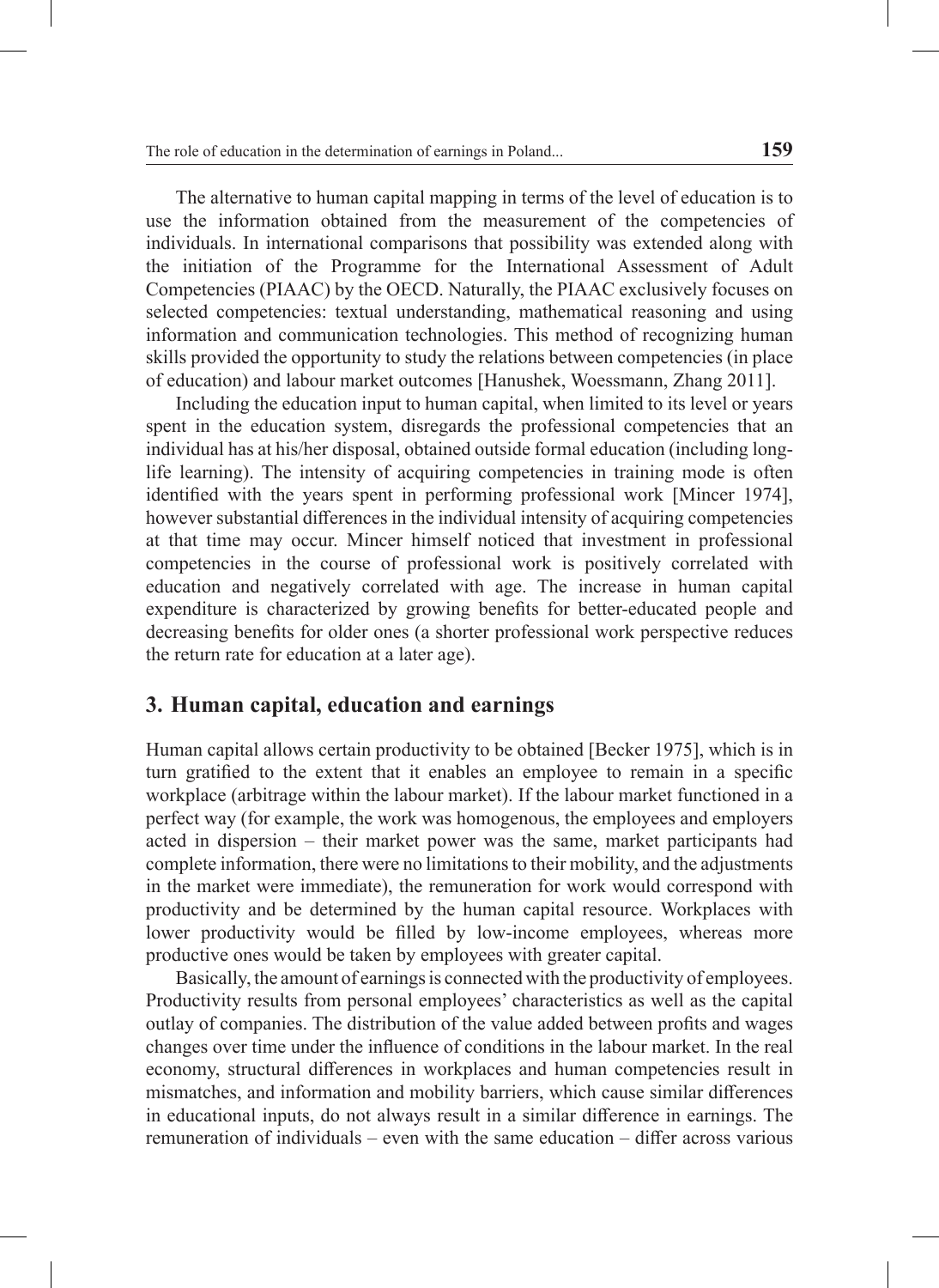professional groups, along with the characteristics of local labour markets, depending on the type of employers.

The explanations for the impact of human capital on earnings most often follow Becker and attribute a driving force in the shaping of productivity to the acquisition of knowledge and skills. There are however other approaches, e.g. the signalling theory [Spence 1973], which assumes that education is only a signal for those employers looking for employees who are able to adapt to job requirements. The employers are willing to offer higher earnings to better-educated individuals as they expect them to be able to obtain higher productivity. The skills necessary to achieve it are acquired directly in the companies. This approach suggests that in the recruitment phase and shortly after the enrolment, wages may depend on education, however, later on, they correspond to the results achieved by the employees. If the signals coming from the education system divide the population accurately according to their abilities in order to achieve the desired production results, then the differences caused by education will persist during the whole professional life.

Individual differences in earnings may deviate from productivity with regard to work characteristics; they are non-measurable at times and barely observable, thereby compensating for lower wages [Acemoglu, Autor 2009]. These may be, e.g. better-than-average working conditions, convenient working hours, and expected lower effort applied to performing professional tasks or features that go beyond the workplace itself, yet they are connected with the social functioning of an individual, e.g. social prestige [Gajderowicz 2016]. Due to the features of work, employees with relatively low productivity may also be better paid, e.g. in the case of hazardous working conditions or antisocial aspects associated with the performed activity.

Different degrees of specificity and generality of human capital may affect the level of remuneration. Due to transferability, general human capital must be sufficiently rewarded to prevent staff turnover. Strictly specific capital does not have to require high earnings as it is unsuitable for use apart from by a specific employer. The other cause of discrepancy between owned human capital and earnings may be the presence of discrimination regarding race, gender and other features. When interpreting the differences in earnings, it is important to note a proper proportion in terms of attributing the differences in wages to the heterogeneity of human capital, thus compensating for the differences in workplace characteristics and labour market imperfections.

In the Polish literature, the link between human capital and earnings has been investigated many times, usually in the context of impact of education on wages. Rutkowski [1996], who studied the rates of return on education in Poland in the initial period of transformation (for 1987, 1992 and 1993), using the Household Budgets data and the Labour Force Survey, estimated (using the Mincer wage equation) the wage premium from an additional year of education at 7-8%. Newell and Reilly [1999] tested the rate of return differentiation of rates of return between young employees (up to 30 years of age) and older. The study revealed that rates of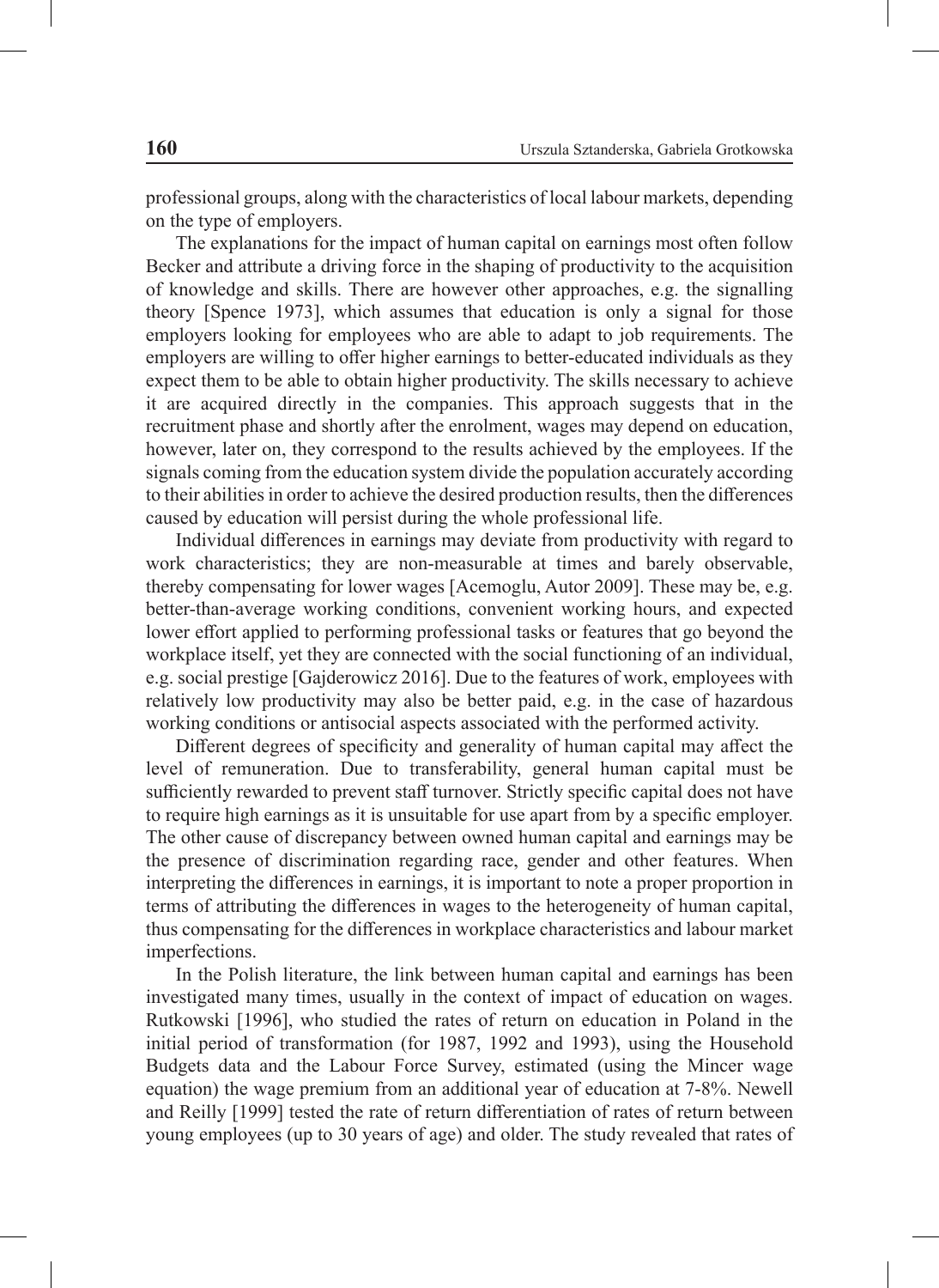return proved to be significant higher for older employees. Strawiński [2006], using the extended Mincer wage equation model (with a probit equation of selection), estimated the rate of return on education higher in1998-2005 in the range of 5.9-9.3% (annually). Newell and Socha [2007] examined rates of return and variance of wages for Poland in 1998-2002 on the LFS data. Wage premium from higher education (relative to secondary education) using the method Heckman was estimated in 1998 at approximately 28% (27% in 2002). Morawski, Myck and Nicińska [2009], using the SIMPL microsimulation model and data from Household Budgets Surveys supplemented with LFS, estimated the return on education using the Heckman methods. Wincenciak [2015], using LFS data, estimated returns to investment in education (using NPV method) to be equal to 9.0%-10.2%, depending on specification.

### **4. Earnings and age**

The resource of human capital and its composition change fundamentally during the life cycle. Basically, the entry into the labour market occurs after having gained formal education, however a combination of work and education may also take place, mainly during the higher education stage. Yet work during that period is often not combined with the planned professional career, it is only a temporary activity aimed at supplementing the main income. In effect, most people over the age of 25 have already achieved their target education, with some also having a few years of work experience resulting in higher professional competencies. This applies particularly to those who have confined themselves to secondary education and below.

Education forms specific resources of knowledge, skills and attitudes. These, however, undergo a certain depreciation in the sense that the possibilities of their productive use diminish over time. This is due to the development of knowledge and, most of all, the development of technology and changes in the economic structure which eliminate the applicability of some competencies and require new ones which are not subject to education. The stronger the competition, including that caused by opening up to international trade, the greater the changes and hence the depreciation of human capital which is gained thanks to education. It could be expected that, along with age, the professional suitability of the capital resource obtained from initial education should decrease.

This approach assumes that the education system, at a specific level, does not undergo substantial changes, that the quality of education remains, to a certain extent, connected with the demands of the economy (e.g. there are some corrections to education programmes, especially vocational ones, implemented during a specific cycle). In the case of deeper institutional changes in the education system, it can be expected that the cycle of introducing new content to education, may be subject to changes which close the gap (or less often puts a distance) between education and labour market requirements, and, as a consequence, the depreciation in capital will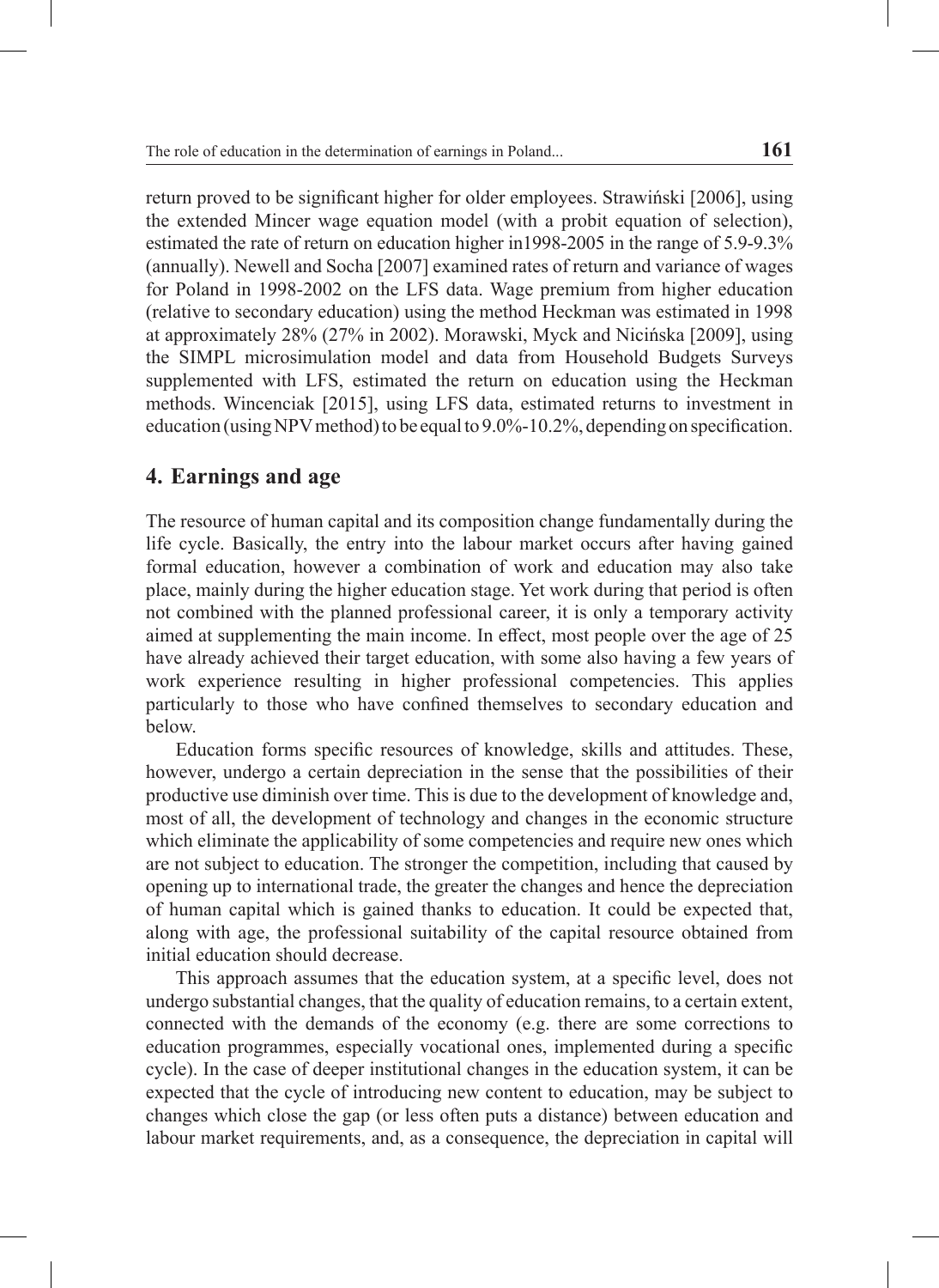not follow the scheme described. Although the depreciation in competencies within older cohorts will undergo a similar pattern, new graduates from colleges and universities will be equipped with human capital, which grows in comparison to these older cohorts in a different proportion than occurred before. As a result, the differences in human capital resource, which originated in education between generations, may grow more rapidly or diminish. In an extreme case (degeneration of the education system), it may be expected that education among an older cohort will turn out to be a factor which more strongly explains the levels of earnings.

If, however, it was assumed that education does not provide concrete competencies which affect productivity directly, and is only a signal for the employer about the ability of individuals to adapt to the working environment, then its role, over the course of time, is determined by selective features in the education system. Relevant selection may influence age-related widening of the pay gap between those with the same level of education.

In the long term, the proportions of demand and supply concerning those with certain education levels will change. In particular, a sharp increase in those taking part in education processes (e.g. higher education in Poland at the turn of the 1990s and 2000s) or a decrease (the USA of the 1980s) may influence the equilibrium conditions in sub-labour markets for people with a certain level of education, leading to a situation where the return rates from education would change between generations. In Poland, due to the high supply of people with higher education, it may be expected that the significance of higher education for the earnings level will decrease [Wincenciak 2019], especially among younger age groups, whereas in the USA an increase has occurred [Katz, Murphy 1992].

With time the professional experience increases. There is a belief, however, that this is not followed by an increase in human capital, proportional to job tenure. Above all, together with age, the profitability of investing in human capital decreases as the period of its economic use reduces. This applies to general professional experience, as well as specific professional experience acquired in the previous workplace. Most likely investing in the specific capital which is connected with a particular workplace, also brings decreasing returns, given that in a specific place, the resource of relevant knowledge and skills is quite limited for most employees. The change in workplace may be a factor which stimulates an increase in benefits from specific education. Thus it may be expected that professional experience cumulated with age increases the resource of human capital, yet the more this increase declines, the longer the job tenure with the same employee (especially at the same workplace).

#### **5. Intergenerational earnings dispersion in Poland**

The above review of the theoretical determinants of the connection between the education level and its nature, job tenure and the earnings level indicate that these relations are complex. Therefore the determination of the direction of actual relations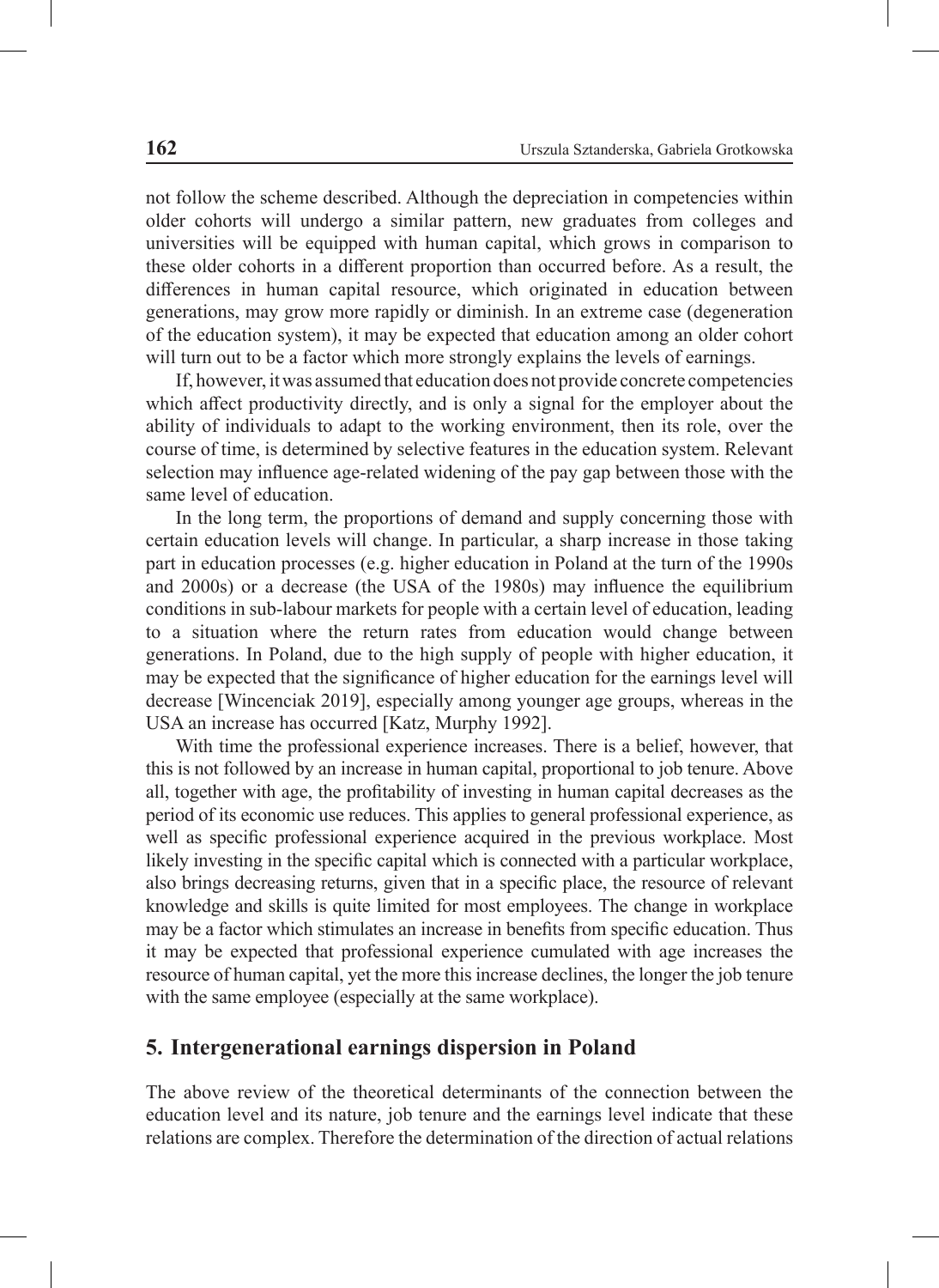in the case of the Polish economy requires an analysis of the empirical data. In this part of the article, the results of empirical research using individual data obtained from the Structure of Earnings Survey conducted by the Central Statistical Office in October 2016 are presented. The research is performed every two years on a sample including national economy entities with the number of employees exceeding nine [Central Statistical Office 2018].

The Structure of Earnings Survey data include information on gross earnings. In 2016 (the latest year for which individual data are available), the sample included 795,869 employees. The biggest advantage of this data source is that it provides precise information on gross earnings and their components. It is a more reliable source than information available from the Labour Force Survey, where information on earnings are of a declarative character and refer to net salaries; furthermore the refusal to provide answers to the question on earnings is a growing problem (of a non-random character). Details of the research methodology may be obtained from the Central Statistical Office [2018].

Individual data analysis from the Structure of Earnings Survey for 2016 indicates that, in Poland, an increase in the average earnings level could be observed along with age. However, this did not concern all groups in terms of age and education (Figure 1 and Table 1). Groups of people with an education at a higher education − Master's, Bachelor's, engineering and secondary vocational level – obtained higher earnings with age. However the remuneration of people with a high school education



**Fig. 1.** Average gross monthly salaries by the level of education in PLN, 2016

Source: own study based on individual data from Structure of Earnings Survey, Central Statistical Office 2016.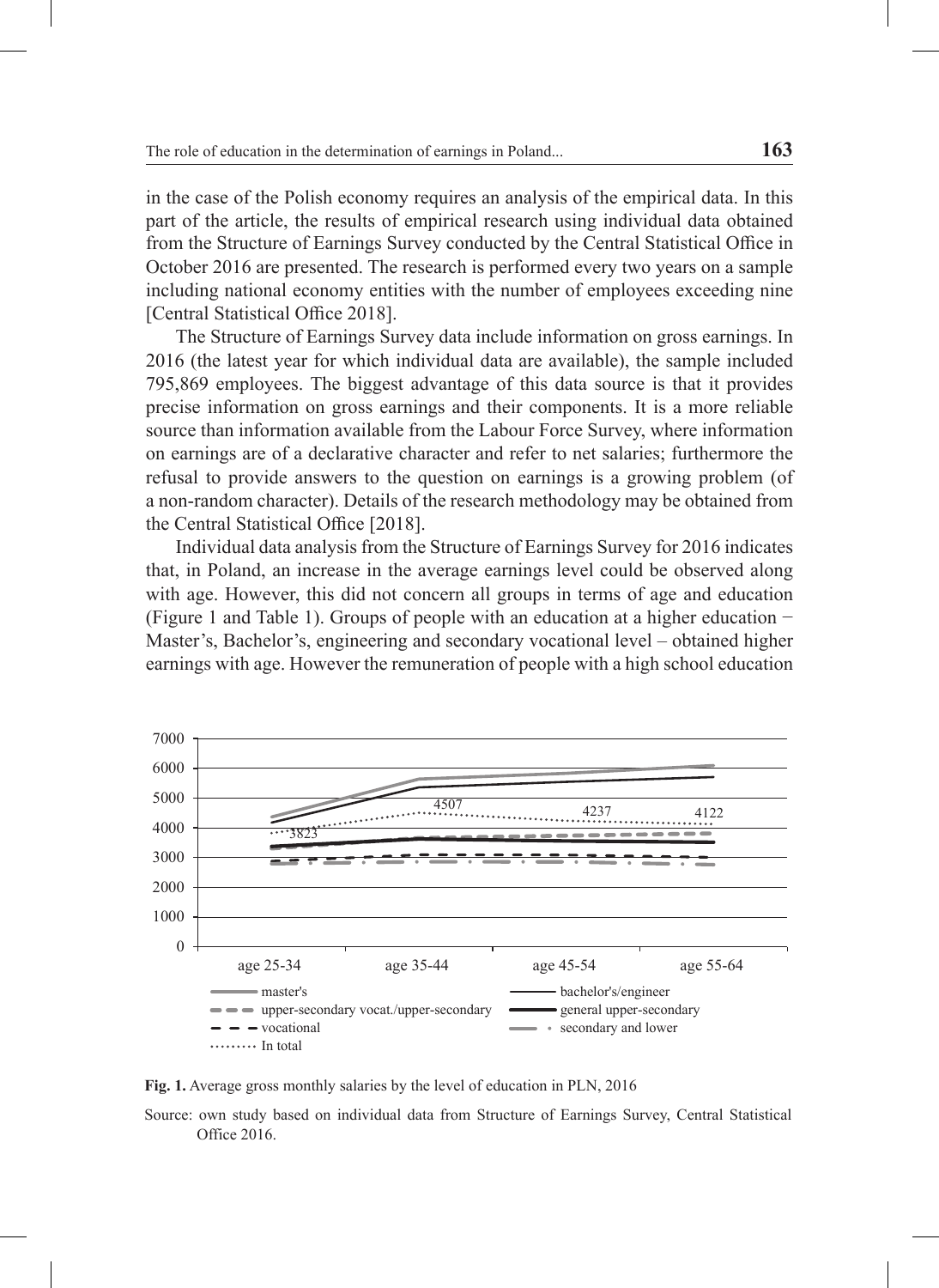| People aged 25-34                |         |        |                       |                             |  |  |  |  |  |
|----------------------------------|---------|--------|-----------------------|-----------------------------|--|--|--|--|--|
| <b>Education</b> level           | Average | Median | Standard<br>deviation | Coefficient<br>of variation |  |  |  |  |  |
| Masters and above                | 4.365   | 3,547  | 2,973                 | 0.681                       |  |  |  |  |  |
| Bachelor/engineer                | 4,176   | 3,500  | 2,663                 | 0.638                       |  |  |  |  |  |
| Upper vocational/upper secondary | 3,306   | 2,930  | 1,630                 | 0.493                       |  |  |  |  |  |
| General upper secondary          | 3,374   | 2,885  | 2,091                 | 0.620                       |  |  |  |  |  |
| Vocational                       | 2,878   | 2,550  | 1,242                 | 0.432                       |  |  |  |  |  |
| Secondary and lower              | 2,794   | 2,535  | 1,190                 | 0.426                       |  |  |  |  |  |
| In total                         | 3,823   | 3,193  | 2,497                 | 0.653                       |  |  |  |  |  |
| People aged 35-44                |         |        |                       |                             |  |  |  |  |  |
| Master's and above               | 5,639   | 4,400  | 4,814                 | 0.854                       |  |  |  |  |  |
| Bachelor's/engineer<br>5,358     |         | 4,200  | 4,597                 | 0.858                       |  |  |  |  |  |
| Upper vocational/upper secondary | 3,657   | 3,188  | 2,211                 | 0.605                       |  |  |  |  |  |
| General upper secondary          | 3,625   | 2,920  | 3,083                 | 0.851                       |  |  |  |  |  |
| Vocational                       | 3,093   | 2,678  | 1,508                 | 0.488                       |  |  |  |  |  |
| Secondary and lower              | 2,856   | 2,517  | 1,332                 | 0.466                       |  |  |  |  |  |
| In total                         | 4,507   | 3,600  | 3,868                 | 0.858                       |  |  |  |  |  |
| People aged 45-54                |         |        |                       |                             |  |  |  |  |  |
| Masters and above                | 5,831   | 4,660  | 5,426                 | 0.931                       |  |  |  |  |  |
| Bachelor/engineer                | 5,551   | 4,357  | 5,477                 | 0.987                       |  |  |  |  |  |
| Upper vocational/upper secondary | 3,741   | 3,386  | 2,040                 | 0.545                       |  |  |  |  |  |
| General upper secondary          | 3,558   | 3,050  | 2,399                 | 0.674                       |  |  |  |  |  |
| Vocational                       | 3,083   | 2,700  | 1,383                 | 0.449                       |  |  |  |  |  |
| Secondary and lower              | 2,857   | 2,509  | 1,214                 | 0.425                       |  |  |  |  |  |
| In total                         | 4,237   | 3,591  | 3,737                 | 0.882                       |  |  |  |  |  |
| People aged 55-64                |         |        |                       |                             |  |  |  |  |  |
| Master's and above               | 6,097   | 4,939  | 4,773                 | 0.783                       |  |  |  |  |  |
| Bachelor's/engineer              | 5,708   | 4,592  | 4,889                 | 0.856                       |  |  |  |  |  |
| Upper vocational/upper secondary | 3,813   | 3,497  | 2,000                 | 0.524                       |  |  |  |  |  |
| General upper secondary          | 3,515   | 3,138  | 2,242                 | 0.638                       |  |  |  |  |  |
| Vocational                       | 3,007   | 2,655  | 1,326                 | 0.441                       |  |  |  |  |  |
| Secondary and lower              | 2,762   | 2,421  | 1,134                 | 0.410                       |  |  |  |  |  |
| In total                         | 4,122   | 3,488  | 3,182                 | 0.772                       |  |  |  |  |  |

**Table 1.** Average gross monthly salaries in 10-year age groups in PLN, 2016

Source: own study based on individual data from Structure of Earnings Survey, Central Statistical Office 2016.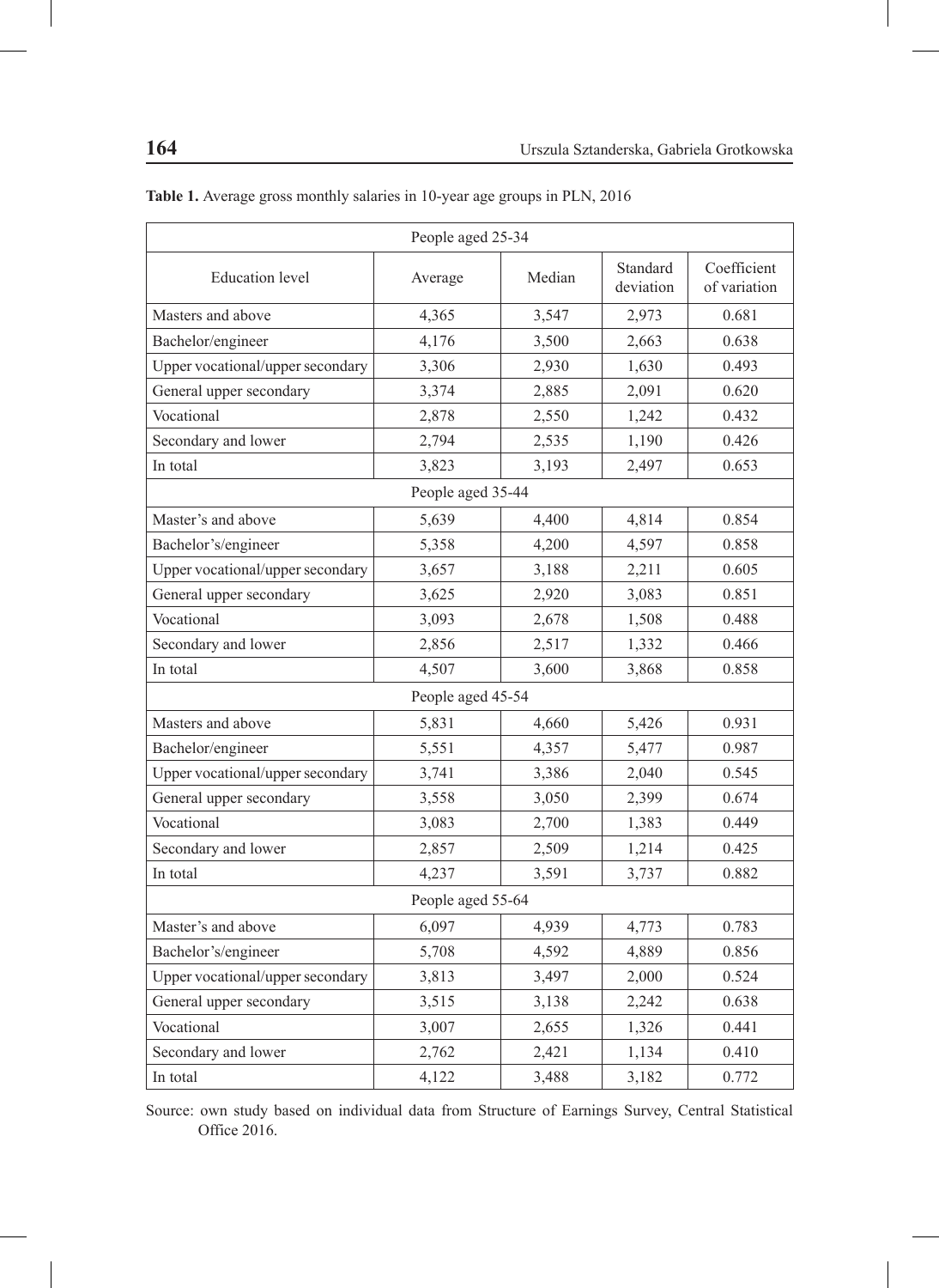decreased among 40-year-olds, while among people with a vocational or secondary school or lower education, the earnings in the 55-64 years age group was found to be even lower than for younger groups. Therefore, if the earnings level indicates productivity and depends on human capital, then it would have to be assumed that less-educated people are more likely to lose human capital with time, whereas greater experience does not compensate for the loss of competencies acquired in the education process, as well as general vitality, which is especially significant for those professions where manual work is carried out.

At the same time, among people with a higher education, the earnings were more differentiated (the coefficient of variation is within the range 0.64 to 0.98), which also applies to people with a general upper-secondary education (the coefficient of variation is within the range 0.62 to 0.85). These relatively big differences could have been caused by both actual differences in the education system (not every type of higher education contributes to human capital formation to the same extent), as well as the non-uniform production effect obtained from a given capital (due to partial imbalances in the labour market and the limitations of mobility within it, as well as the limitations in the market mechanism of earnings formation, including in the public sector). Individual abilities demonstrated during the education process and in professional work could also have been part of the earnings dispersion. The intensification of differences in earnings occurred mainly in the first 20 years of employment, while later on, the differences decreased. This phenomenon may be attributed to the impact of job experience on the accumulation of human capital (knowledge and skills), although the possibilities and profitability of gaining such capital decreased with time.

The earnings of less-educated people were less differentiated and more stable during the whole professional life cycle. In their case, practising work provided short-term benefits, however these were small and did not appear in the later years of their professional career.

In total, although the older generation obtained higher earnings on average, it did not apply to the whole of this population. The remuneration of older people with an upper-secondary education was slightly higher than the earnings of young people with the same level of education. The young with a vocational education or lower were better paid than older people with the same level of education. As a result, the differences in average earnings between the best-paid people with a higher education and the worst-paid people with a secondary education at most were greater in the old generation than in the young one (2.04 times in comparison to 1.56).

#### **6. Econometric study results**

The aim of the study is the explanation of the level of earnings through features indicating human capital resource, i.e. education and job tenure with least squares linear regression. The study included people aged 25-64, both overall and per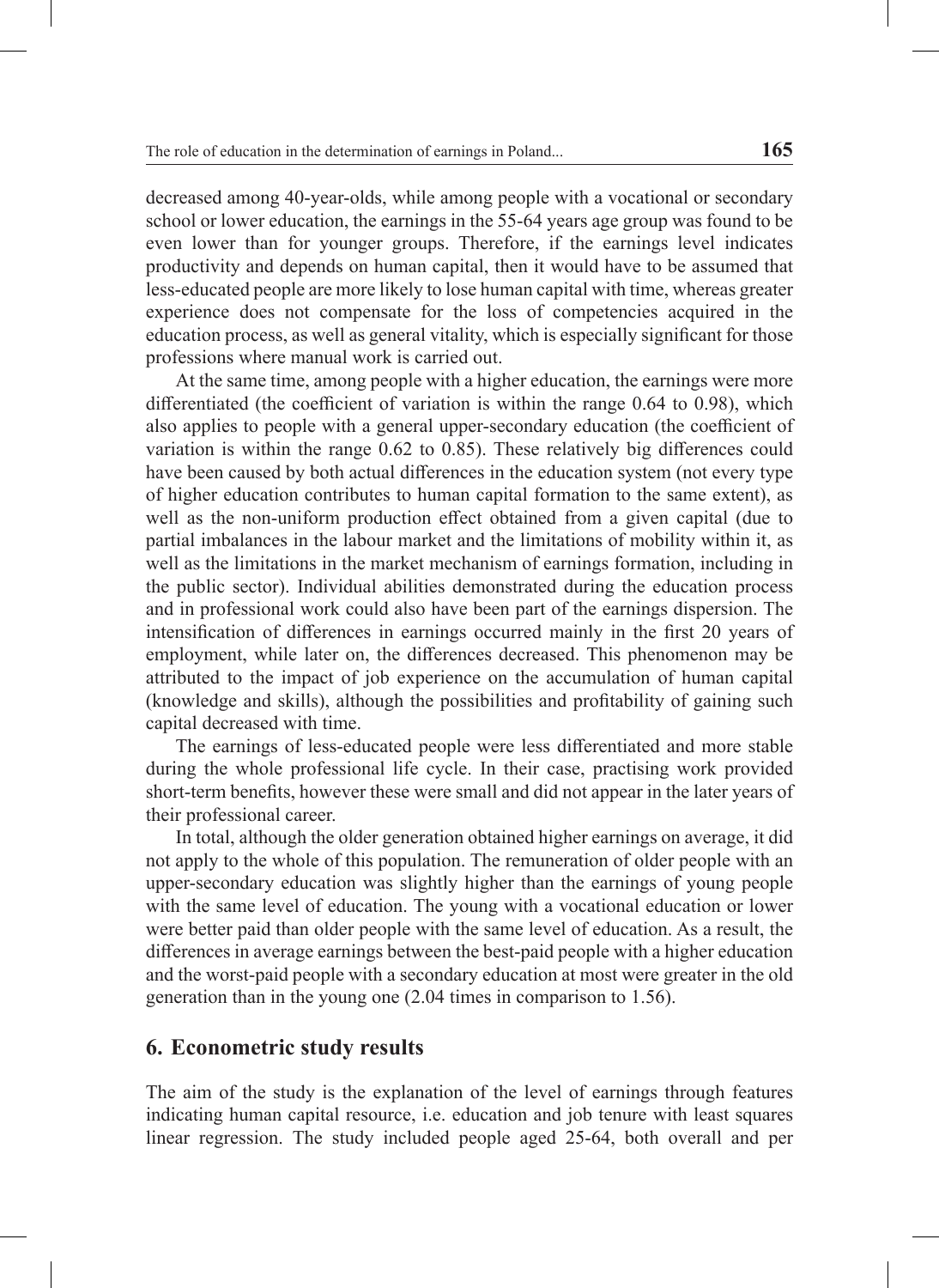10-year cohorts. In Version II, the relation between the earnings level and individual features was studied, where, apart from job tenure with a current employer, job tenure from other workplaces were also taken into consideration along with the type of employment contract and the voivodeship in which the employer was located. In Version II, the characteristics of the employer were also considered (Classification of Business Activities, ownership sector and size of employment).

Mincer's [1974] earnings model was used in all calculations:

$$
ln w_j = x_i \beta + u_i
$$

where the variable lnw<sub>j</sub> is a logarithm for the hourly rate of gross remuneration (calculated as a quotient of total gross earning and nominal work time), and *β* is the vector of parameters and vector **x**<sub>j</sub> is a vector of the explanatory variables used in the wages equation.

It was possible to observe the impact on the amount of earnings of two basic components of human capital, as presented in Table 2. In each of the cohorts, as well as in the overall population, a higher level of education provided relatively higher earnings. However, among the youngest (i.e. people aged 25-34), there was a derogation from this rule – those with an upper-secondary vocational education and a post-secondary education received a smaller benefit from education (regarding secondary education and below) than people who had completed general uppersecondary school education. Among older people, such a dependence did not occur. In younger age groups (25-34 and 35-44), vocational education coexisted with earnings lower than those obtained by people with a secondary education at most, who were usually employed in elementary occupations. Only older employees with a vocational education benefited from it in terms of earnings. Nevertheless, their benefits were lower than the benefits from education for people who had completed a general upper-secondary school education. This result, while surprising on the one hand, on the other, confirms that, among people with a vocational education, there are often structural mis-adaptations in the field of education and the job performed, as well as knowledge and skills gaps and improper attitudes towards work, which altogether result in relatively low earnings [Szczucka, Strzebońska, Worek 2019]. Such an explanation refers to the concept of human capital, especially the specific type, and its role in shaping productivity.

It may be surprising that education level gained in importance in terms of earnings determination as age increased. Therefore, the conclusion is that a clear depreciation in human capital coming from education does not occur with age, it rather develops greater strength in the determination of earnings.

In turn, a job tenure with a specific employer within older cohorts had a lower impact on earnings than in younger cohorts. This indicates that older people – who generally have a longer professional record with a given employer – did not especially make any gains if this tenure was longer than in the case of other employees from a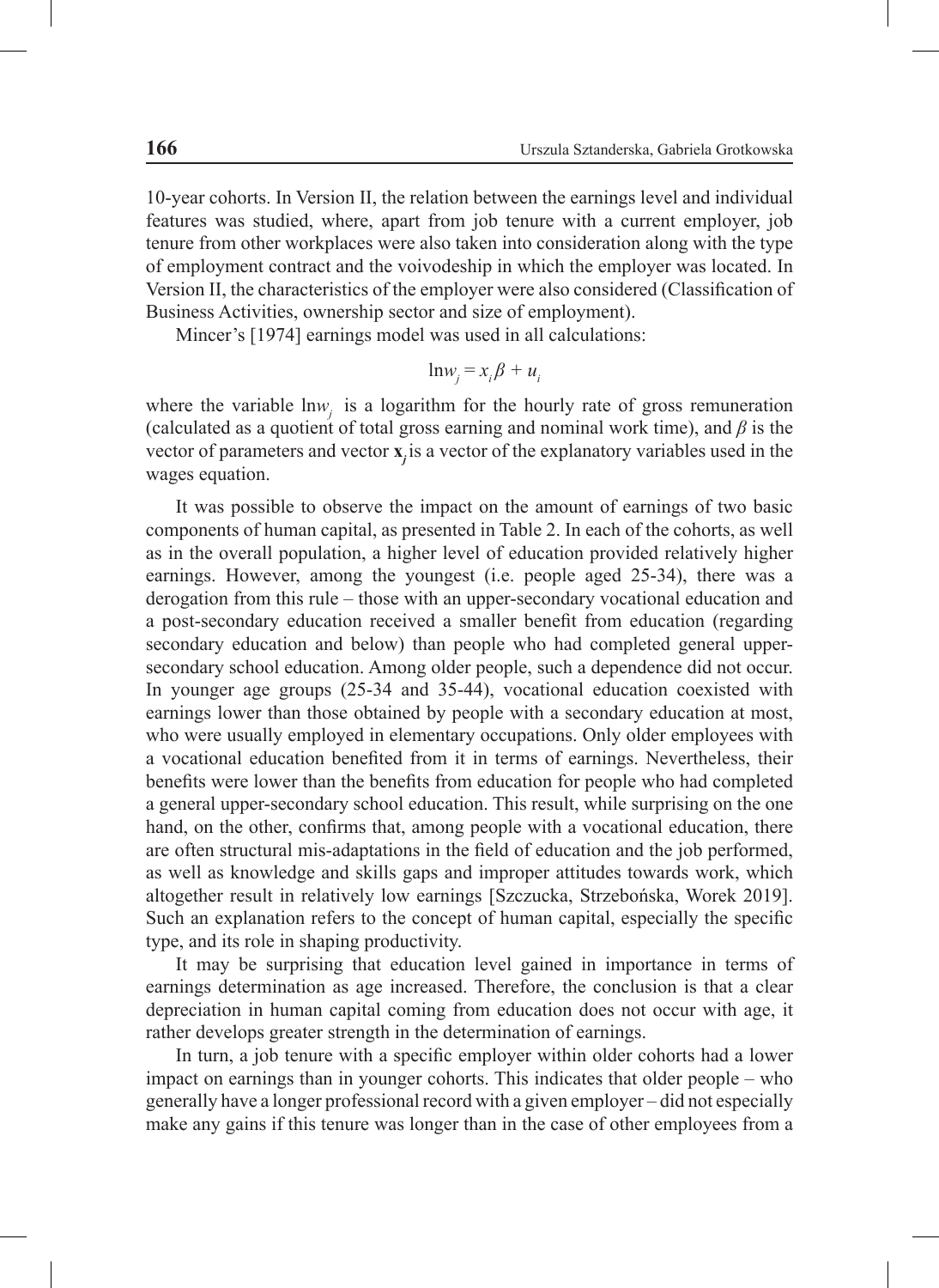| Specification                | (1)              | (2)          | (3)          | (4)         | (5)          | (6)          |  |  |  |
|------------------------------|------------------|--------------|--------------|-------------|--------------|--------------|--|--|--|
| Explanatory<br>variables     | Total population |              | Age 25-34    | Age 35-44   | Age 45-54    | Age 55-64    |  |  |  |
| Job tenure with              |                  |              |              |             |              |              |  |  |  |
| current employer             | $0.0134***$      | $0.0126***$  | $0.0305***$  | $0.0235***$ | $0.0223***$  | $0.0200***$  |  |  |  |
|                              | $(6.78e-05)$     | $(6.90e-05)$ | (0.00117)    | (0.000650)  | (0.000474)   | (0.000486)   |  |  |  |
| Total job tenure             | $0.00408***$     | $0.00548***$ | $0.0360***$  | $0.0176***$ | $0.00660***$ | $0.00546***$ |  |  |  |
|                              | $(7.34e-05)$     | $(7.22e-05)$ | (0.00102)    | (0.000586)  | (0.000417)   | (0.000424)   |  |  |  |
| Masters and PhDs             | $0.669***$       | $0.695***$   | $0.446***$   | $0.656***$  | $0.835***$   | $0.822***$   |  |  |  |
|                              | (0.00287)        | (0.00286)    | (0.00697)    | (0.00657)   | (0.00523)    | (0.00529)    |  |  |  |
| Bachelors and                |                  |              |              |             |              |              |  |  |  |
| engineers                    | $0.475***$       | $0.499***$   | $0.344***$   | $0.472***$  | $0.559***$   | $0.565***$   |  |  |  |
|                              | (0.00331)        | (0.00323)    | (0.00726)    | (0.00720)   | (0.00653)    | (0.00713)    |  |  |  |
| Upper-secondary              |                  |              |              |             |              |              |  |  |  |
| vocational /                 |                  |              |              |             |              |              |  |  |  |
| upper-secondary<br>education | $0.182***$       | $0.195***$   | $0.0883***$  | $0.150***$  | $0.209***$   | $0.230***$   |  |  |  |
|                              |                  |              |              |             |              |              |  |  |  |
| General upper-               | (0.00290)        | (0.00281)    | (0.00699)    | (0.00658)   | (0.00502)    | (0.00496)    |  |  |  |
| secondary                    |                  |              |              |             |              |              |  |  |  |
| education                    | $0.168***$       | $0.177***$   | $0.117***$   | $0.138***$  | $0.155***$   | $0.165***$   |  |  |  |
|                              | (0.00332)        | (0.00322)    | (0.00746)    | (0.00740)   | (0.00605)    | (0.00641)    |  |  |  |
| Vocational                   |                  |              |              |             |              |              |  |  |  |
| education                    | $0.0167***$      | $0.0158***$  | $-0.0212***$ | $-0.00539$  | $0.0148***$  | $0.0263***$  |  |  |  |
|                              | (0.00298)        | (0.00289)    | (0.00754)    | (0.00671)   | (0.00499)    | (0.00504)    |  |  |  |
| Control variables            |                  |              |              |             |              |              |  |  |  |
| Gender                       | Χ                | X            | $\mathbf X$  | Χ           | $\mathbf X$  | X            |  |  |  |
| Contract type                | $\bar{X}$        | $\mathbf X$  | $\mathbf{X}$ | $\mathbf X$ | $\bar{X}$    | $\bar{X}$    |  |  |  |
| Voivodeship                  | $\mathbf X$      | X            | X            | $\mathbf X$ | X            | X            |  |  |  |
| Ownership sector             |                  | X            | X            | $\mathbf X$ | X            | $\bar{X}$    |  |  |  |
| Polish                       |                  |              |              |             |              |              |  |  |  |
| Classification of            |                  |              |              |             |              |              |  |  |  |
| <b>Activities Section</b>    |                  | X            | X            | X           | X            | X            |  |  |  |
| Company size                 |                  | $\mathbf X$  | $\mathbf X$  | $\mathbf X$ | $\mathbf X$  | X            |  |  |  |
| (Occupational                |                  |              |              |             |              |              |  |  |  |
| record in current            |                  |              |              |             |              |              |  |  |  |
| workplace) <sup>2</sup>      |                  |              | Χ            | Χ           | $\mathbf X$  | Χ            |  |  |  |
| (Occupational                |                  |              |              |             |              |              |  |  |  |
| record in other              |                  |              |              |             |              |              |  |  |  |
| workplaces) <sup>2</sup>     |                  |              | X            | X           | X            | X            |  |  |  |

**Table 2.** The determination of earnings by education and occupational record (Ordinary Least Squares regression) – 2016

Source: own study based on individual data from Structure of Earnings Survey, Central Statistical Office 2016.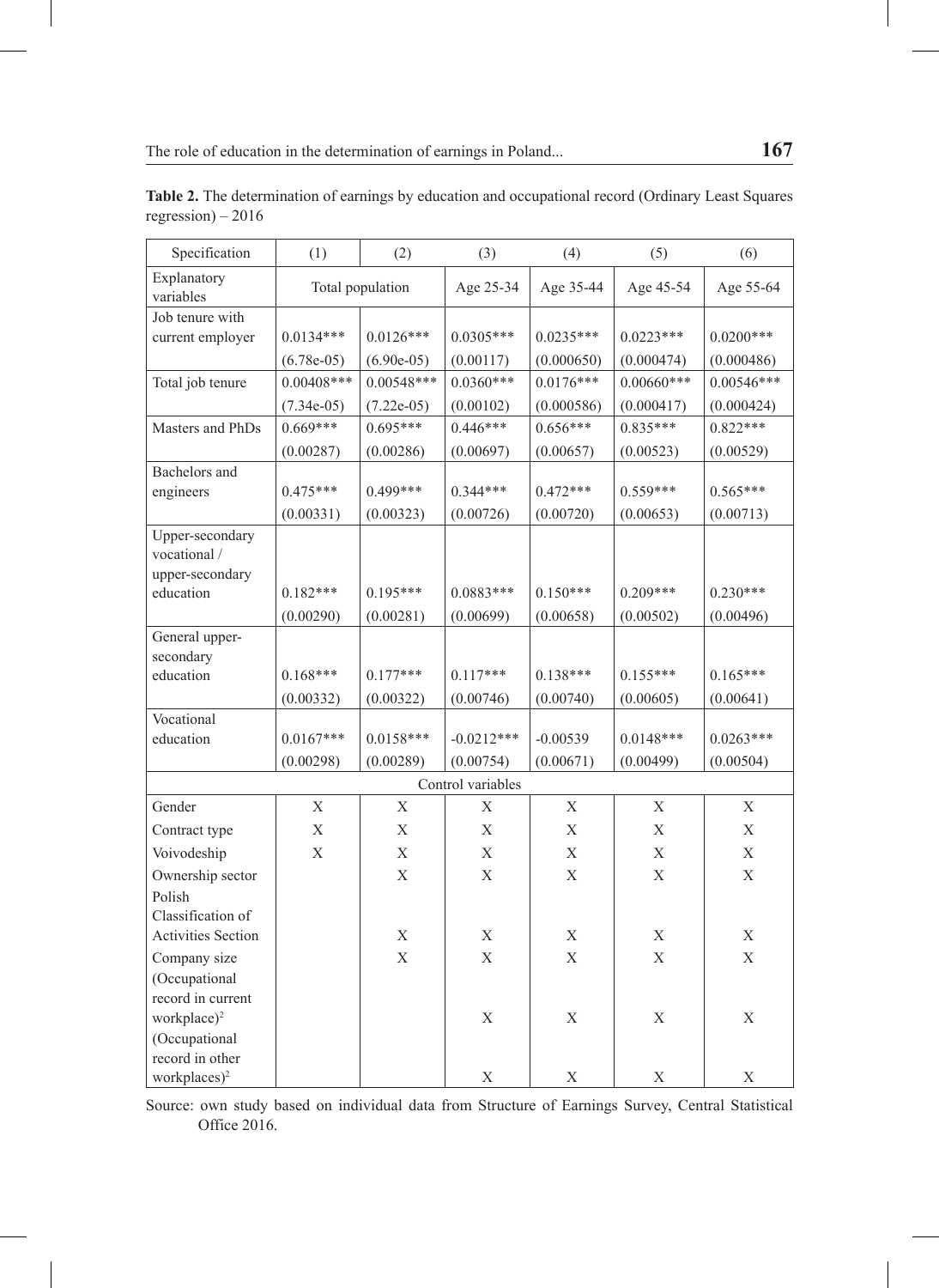given group of age. Younger groups had more differentiated earnings due to a specific job tenure. That said, a specific job tenure did not cause such great differences in earnings where it resulted from education. Professional experience gained at other employers were of a similar significance. Among the young, earnings were affected by general job tenure to an extent similar to job tenure with a current employer, which would suggest an interchangeability between general and specific job tenure.

In older groups, the role of experience, apart from that gained in the current workplace, was insignificant. The results concerning job tenure indicate that human capital obtained in the course of performing professional work has relatively less significance in comparison to education, and that this significance decreases in older age groups, suggesting that the influence of professional experience on earnings is exhausted relatively early. The hypothesis that the effect of professional experience on the knowledge and skills acquired during professional work is more important at the beginning of a professional career may therefore be true. Among older employees, most of them are characterized by considerable experience. However the differences in experience among them do not result in clear earnings dispersion, which leads to the conclusion that their status in the labour market does not change significantly, depending on the years previously worked. It is also noteworthy that employees do not gain much of an increase in earnings from additional years of work compared to differences in education. Education differentiates employees regarding their productivity to a greater degree. The fact that these differences increase along with age leads to the assumption that, among long-term employees, they are the fundamental determinant of the amount of earnings. This is perhaps also because there is an active attitude connected with education, e.g. further training while in work, which more often applies to better educated people.

Other controlled employment features affected the earnings of specific age groups in a similar way (complete results of estimations are available from the authors). Taking up a job at a big company favoured higher earnings, while working in the private sector lowered their level, albeit very slightly. Employment other than on the basis of indefinite duration employment contract was connected with lower wages. However, local labour markets enabled all age groups to achieve higher-thanaverage earnings (e.g. Mazowsze, Lower Silesia and Pomorskie), while others were characterized with relatively low earnings (e.g. Świętokrzyskie, Lublin and Podkarpacie). Similarly, employment in specific sections (e.g. the mining, information and communication, and energy industries) affected wages positively, whereas it had a negative influence on others (such as public administration, social security, culture, entertainment and recreation, hotel and catering, as well as finance and insurance). The negative or positive impact of the respective section on the earnings level did not radically change among the generations. In each age group, however, the female gender had a negative influence on the earnings level.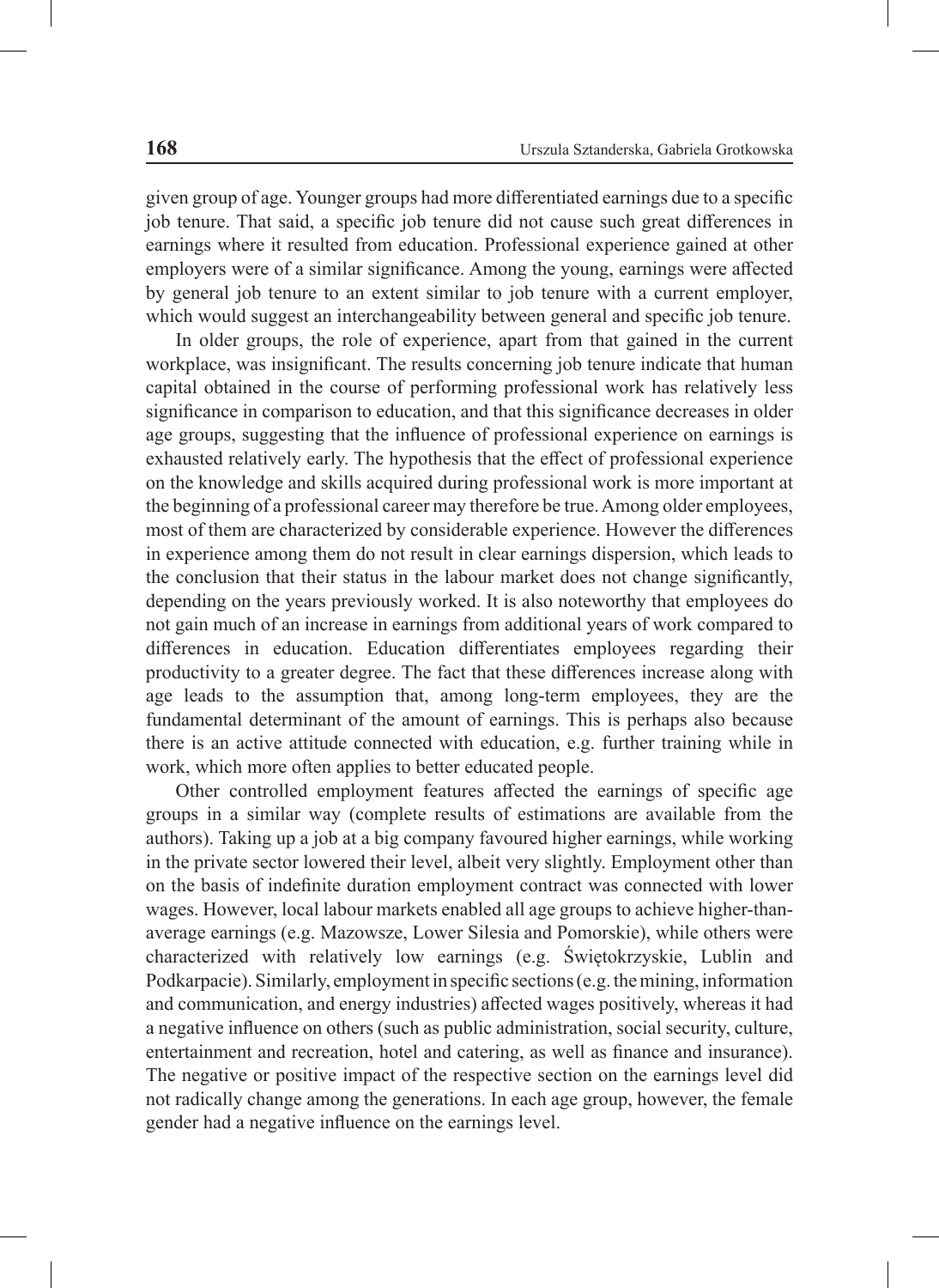### **7. Conclusion**

The dispersion of earnings determinants, depending on the age of the employee, was researched in the article by focusing mainly on the role of the education level and the job tenure at current and previous employers. The results suggest that human capital acquired during a professional career has relatively little significance in the case of the earnings level (in comparison to education). Furthermore, its importance decreases as the age groups become older. This leads to the conclusion that the effect of a professional record as a source of knowledge and skills obtained in the course of work is more important at the beginning of a career. This result means that the behaviour of many young people who connect education with professional work is rational and can improve their future situation in the labour market. In turn, the high and growing with age role of education suggests that selection on the basis of education is appropriate, while, in the case of positions requiring higher competencies, the accumulation of human capital in the course of work was higher than in positions requiring fewer competencies. As a result, the dispersion of earnings increases with age. Generally, our results are comparable with earlier research on wage determinants in Poland, as far as the main determinants are concerned (return to education, gender discrimination, spatial differentiation).

Some limitations to the current analysis should also be noted. Due to the character of the data used (research on the working population), it was impossible to take the effect of selection into employment into consideration (Heckman's 1979 selection model). This means that the values of the estimators of variables describing the influence of education level may be overestimated as they are partially responsible for the process of employment selection (better-educated people are characterized by a higher level of professional activity and a lower probability of unemployment). This problem may be resolved using the Labour Force Survey data, yet their quality regarding earnings is significantly lower than in the case of the Structure of Earnings Survey.

It is also worth noting that the impact of education and professional experience may vary between generations. Dynamically changing conditions on the labour market in Poland have affected how human capital determines wages. In order to examine this effect it would be necessary to use panel data which unfortunately is not available for Polish social researchers.

### **Bibliography**

Acemoglu D., Autor D., 2009, *Lectures in Labor Economics*, https://economics.mit.edu/files/4689.

Antonczyk D., DeLeire T., Fitzenberger B., 2018, *Econometrics,* 6, 20. "Polarization and rising wage inequality: Comparing the US and Germany", *Econometrics*, 6(2), p.20.

Autor D., Katz L.F., Kearney M.S., 2008, *Trends in U.S. Wage Inequality: Revising the Revisionists,*  Review of Economics and Statistics, 90(2), pp. 300-323.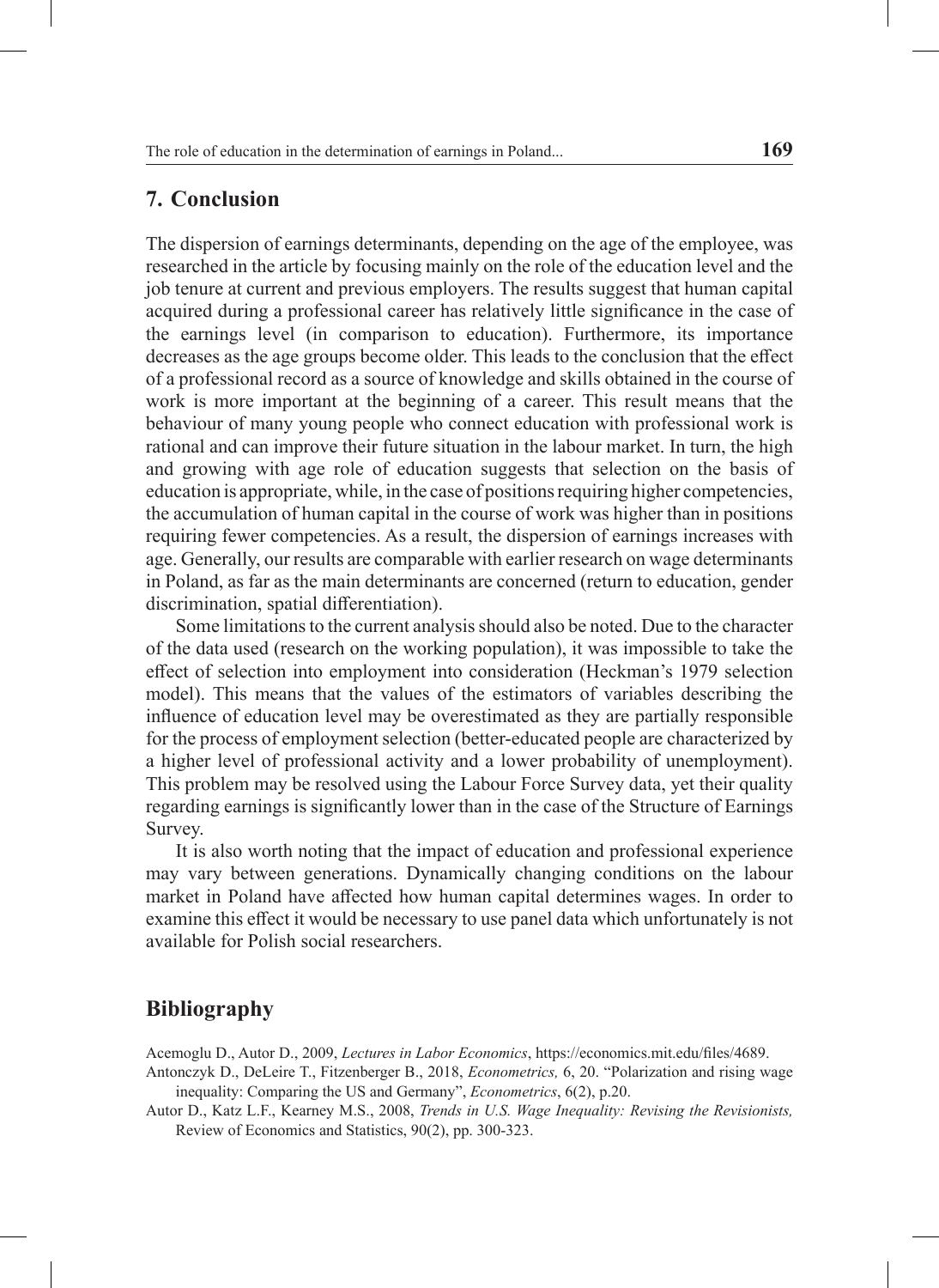- Becker G.S., 1962, *Investment in human capital: A theoretical analysis,* Journal of Political Economy, 70(5), pp. 9-49.
- Becker G S., 1975, *Human Capital: A Theoretical and Empirical Analysis, with Special Reference to Education*, Second Edition, NBER.
- Central Statistical Office, 2016, *Colleges and their finances in 2015*, Warszawa.
- Central Statistical Office, 2018, *The Structure of Earnings by Profession in October 2016*, Central Statistical Office, Warszawa.
- Chiswick B.R., 1978, *The effect of Americanization on the earnings of foreign-born men,* Journal of Political Economy, 85(5), pp. 897-921.
- Chiswick B.R., 2003, *Jacob Mincer experience and earnings*, Review of Economics of the Household, 1(4), pp. 343-361.
- Gajderowicz T. , 2016, *Korzyści z zatrudnienia. Dekompozycja i wycena*, WUW, Warszawa.
- Hanushek E.A., Woessmann L., Zhang L., 2011, *General education, vocational education and labor market outcomes over the life-cycle* , IZA Discussion Paper no. 6083.
- Heckman J.J., 1979, *Sample selection bias as a specification error*, Econometrica: Journal of the Econometric Society, pp. 153-161.
- Helpman E., 2016, *Globalization And wage inequality*, NBER Working Paper 22944.
- Katz L.F., Murphy K.M., 1992, *Changes in relative wages, 1963–1987: Supply and demand factors*, The Quarterly Journal of Economics, vol. 107, no. 1 (Feb.), pp. 35-78.
- Kłobuszewska M., 2018, *Wydatki rodziców na edukację dzieci a publiczny system oświaty*, WNE UW, mimeo.
- Kwon D.-B., 2009, *Human Capital and its Measurement*, The 3rd OECD World Forum on "Statistics, Knowledge and Policy", Busan.
- Labor Force Survey of the Graduates in the Context of "First Job". Program Implementation The Analysis of the Research Results, 2008, MPiPS Warszawa.
- Liwiński J., 2017, *Wpływ kształcenia pozaformalnego na płace osób z wykształceniem wyższym*, Edukacja, 4(143), pp .45-61.
- Mincer J., 1974, *Schooling, Experience and Earnings*, National Bureau of Economic Research, New York.
- Morawski L., Myck M., Nicińska A., 2009, *Count Your Hours: Returns to Education in Poland*, IZA Discussion Paper no. 4332, Institute for the Study of Labour.
- Newell A., Reilly B., 1999, *Rates of return to educational qualifications in the transitional economies*, Education Economics, 7(1), pp. 67-84.
- Newell A., Socha M.W., 2007, *The Polish wage inequality explosion*, Economics of Transition, 15(4), pp. 733-758.
- OECD, 2015, *Relative Impact of Skills on Wage Inequality: Percentage Change in the Gini Coefficient Given a Percentage Change in Each of the Relevant Factors*, OECD Employment Outlook 2015, OECD Publishing, Paris, https://doi.org/10.1787/empl\_outlook-2015-table30-en.
- Roszkowska S., Rogut A., 2007, *Rozkład płac i kapitału ludzkiego w Polsce*, Gospodarka Narodowa, no. 11-12, pp. 55-84.
- Rutkowski J., 1996, *High skills pay-off: The changing wage structure during economic transition in Poland*, Economics of Transition, no. 4(1), pp. 89-112.
- Schultz T.W., 1961, *Investment human capital*, American Economic Review, 51, pp. 1-17.
- Spence A. M., 1973, *Job market signalling*, Quarterly Journal of Economics, 87, pp. 355-374.
- Strawiński P., 2006, *Zwrot z inwestowania w wyższe wykształcenie*, Ekonomista, 6, pp. 805-821.
- Szczucka A.,. Strzebońska A, Worek B., 2019, *Wykształcenie zawodowe bariera czy szansa na rynku pracy? Wyniki badania "Bilans Kapitału Ludzkiego"* , [in:] *Wykształcenie zawodowe*, U. Sztanderska, E. Drogosz-Zabłocka (eds.), Warszawa, FRSE (in print).